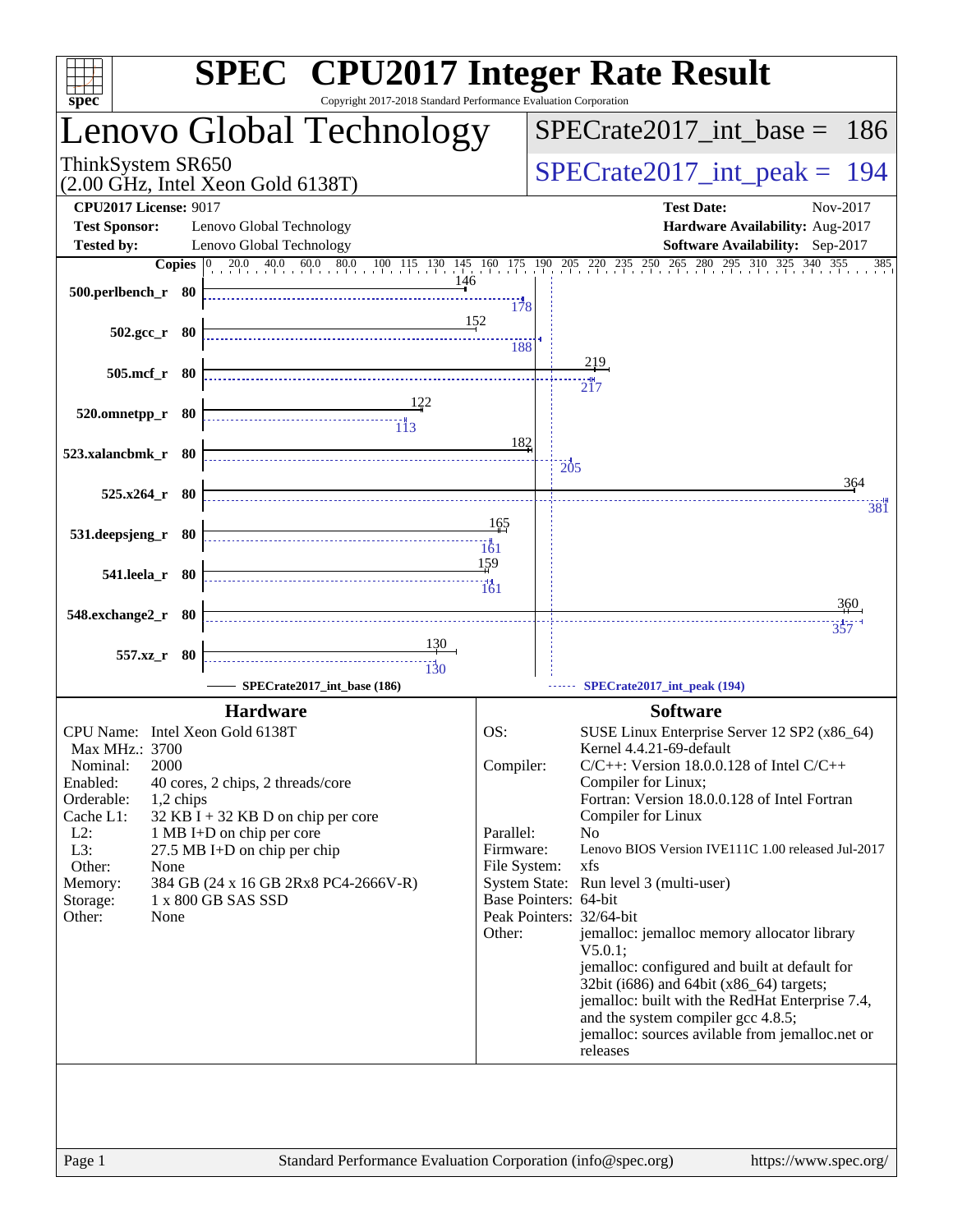

## Lenovo Global Technology

(2.00 GHz, Intel Xeon Gold 6138T)

ThinkSystem SR650<br>  $\angle Q$  00 GHz, Intel Year Gold 6138T)<br>  $\angle$  [SPECrate2017\\_int\\_peak =](http://www.spec.org/auto/cpu2017/Docs/result-fields.html#SPECrate2017intpeak) 194

[SPECrate2017\\_int\\_base =](http://www.spec.org/auto/cpu2017/Docs/result-fields.html#SPECrate2017intbase) 186

**[Test Sponsor:](http://www.spec.org/auto/cpu2017/Docs/result-fields.html#TestSponsor)** Lenovo Global Technology **[Hardware Availability:](http://www.spec.org/auto/cpu2017/Docs/result-fields.html#HardwareAvailability)** Aug-2017

**[CPU2017 License:](http://www.spec.org/auto/cpu2017/Docs/result-fields.html#CPU2017License)** 9017 **[Test Date:](http://www.spec.org/auto/cpu2017/Docs/result-fields.html#TestDate)** Nov-2017 **[Tested by:](http://www.spec.org/auto/cpu2017/Docs/result-fields.html#Testedby)** Lenovo Global Technology **[Software Availability:](http://www.spec.org/auto/cpu2017/Docs/result-fields.html#SoftwareAvailability)** Sep-2017

#### **[Results Table](http://www.spec.org/auto/cpu2017/Docs/result-fields.html#ResultsTable)**

|                                  | <b>Base</b>   |                |       |                |            | <b>Peak</b>    |       |               |                |              |                |              |                |              |
|----------------------------------|---------------|----------------|-------|----------------|------------|----------------|-------|---------------|----------------|--------------|----------------|--------------|----------------|--------------|
| <b>Benchmark</b>                 | <b>Copies</b> | <b>Seconds</b> | Ratio | <b>Seconds</b> | Ratio      | <b>Seconds</b> | Ratio | <b>Copies</b> | <b>Seconds</b> | <b>Ratio</b> | <b>Seconds</b> | <b>Ratio</b> | <b>Seconds</b> | <b>Ratio</b> |
| 500.perlbench_r                  | 80            | 872            | 146   | 869            | 146        | 868            | 147   | 80            | 712            | 179          | 716            | 178          | 714            | <b>178</b>   |
| 502.gcc_r                        | 80            | 745            | 152   | 744            | 152        | 744            | 152   | 80            | 602            | 188          | 601            | 188          | 603            | 188          |
| $505$ .mcf r                     | 80            | 570            | 227   | 590            | 219        | 593            | 218   | 80            | 591            | 219          | 598            | 216          | 596            | 217          |
| 520.omnetpp_r                    | 80            | 863            | 122   | 858            | 122        | 862            | 122   | 80            | 926            | 113          | 932            | 113          | 927            | <b>113</b>   |
| 523.xalancbmk r                  | 80            | 460            | 184   | 466            | 181        | 465            | 182   | 80            | 411            | 205          | 411            | 205          | 412            | 205          |
| 525.x264 r                       | 80            | 385            | 364   | 385            | 364        | 386            | 363   | 80            | 367            | 382          | 369            | 380          | 368            | 381          |
| 531.deepsjeng_r                  | 80            | 541            | 169   | 554            | 165        | 557            | 165   | 80            | 573            | 160          | 570            | 161          | 570            | 161          |
| 541.leela r                      | 80            | 832            | 159   | 843            | 157        | 832            | 159   | 80            | 822            | <b>161</b>   | 821            | 161          | 834            | 159          |
| 548.exchange2_r                  | 80            | 582            | 360   | 570            | 368        | 586            | 358   | 80            | 587            | 357          | 588            | 357          | 570            | 368          |
| 557.xz r                         | 80            | 612            | 141   | 663            | <b>130</b> | 664            | 130   | 80            | 666            | 130          | 666            | 130          | 666            | <u>130</u>   |
| $SPECrate2017$ int base =        |               |                | 186   |                |            |                |       |               |                |              |                |              |                |              |
| $CDDC_{11}$ $4.2017$ $1.4$ $1.1$ |               |                | 404   |                |            |                |       |               |                |              |                |              |                |              |

**[SPECrate2017\\_int\\_peak =](http://www.spec.org/auto/cpu2017/Docs/result-fields.html#SPECrate2017intpeak) 194**

Results appear in the [order in which they were run](http://www.spec.org/auto/cpu2017/Docs/result-fields.html#RunOrder). Bold underlined text [indicates a median measurement](http://www.spec.org/auto/cpu2017/Docs/result-fields.html#Median).

#### **[Submit Notes](http://www.spec.org/auto/cpu2017/Docs/result-fields.html#SubmitNotes)**

 The numactl mechanism was used to bind copies to processors. The config file option 'submit' was used to generate numactl commands to bind each copy to a specific processor. For details, please see the config file.

### **[Operating System Notes](http://www.spec.org/auto/cpu2017/Docs/result-fields.html#OperatingSystemNotes)**

Stack size set to unlimited using "ulimit -s unlimited"

### **[General Notes](http://www.spec.org/auto/cpu2017/Docs/result-fields.html#GeneralNotes)**

Environment variables set by runcpu before the start of the run: LD\_LIBRARY\_PATH = "/home/cpu2017.1.0.2.ic18.0/lib/ia32:/home/cpu2017.1.0.2.ic18.0/lib/intel64" LD\_LIBRARY\_PATH = "\$LD\_LIBRARY\_PATH:/home/cpu2017.1.0.2.ic18.0/je5.0.1-32:/home/cpu2017.1.0.2.ic18.0/je5.0.1-64" Binaries compiled on a system with 1x Intel Core i7-4790 CPU + 32GB RAM memory using Redhat Enterprise Linux 7.4 Transparent Huge Pages enabled by default Prior to runcpu invocation Filesystem page cache synced and cleared with: sync; echo 3> /proc/sys/vm/drop\_caches runcpu command invoked through numactl i.e.: numactl --interleave=all runcpu <etc>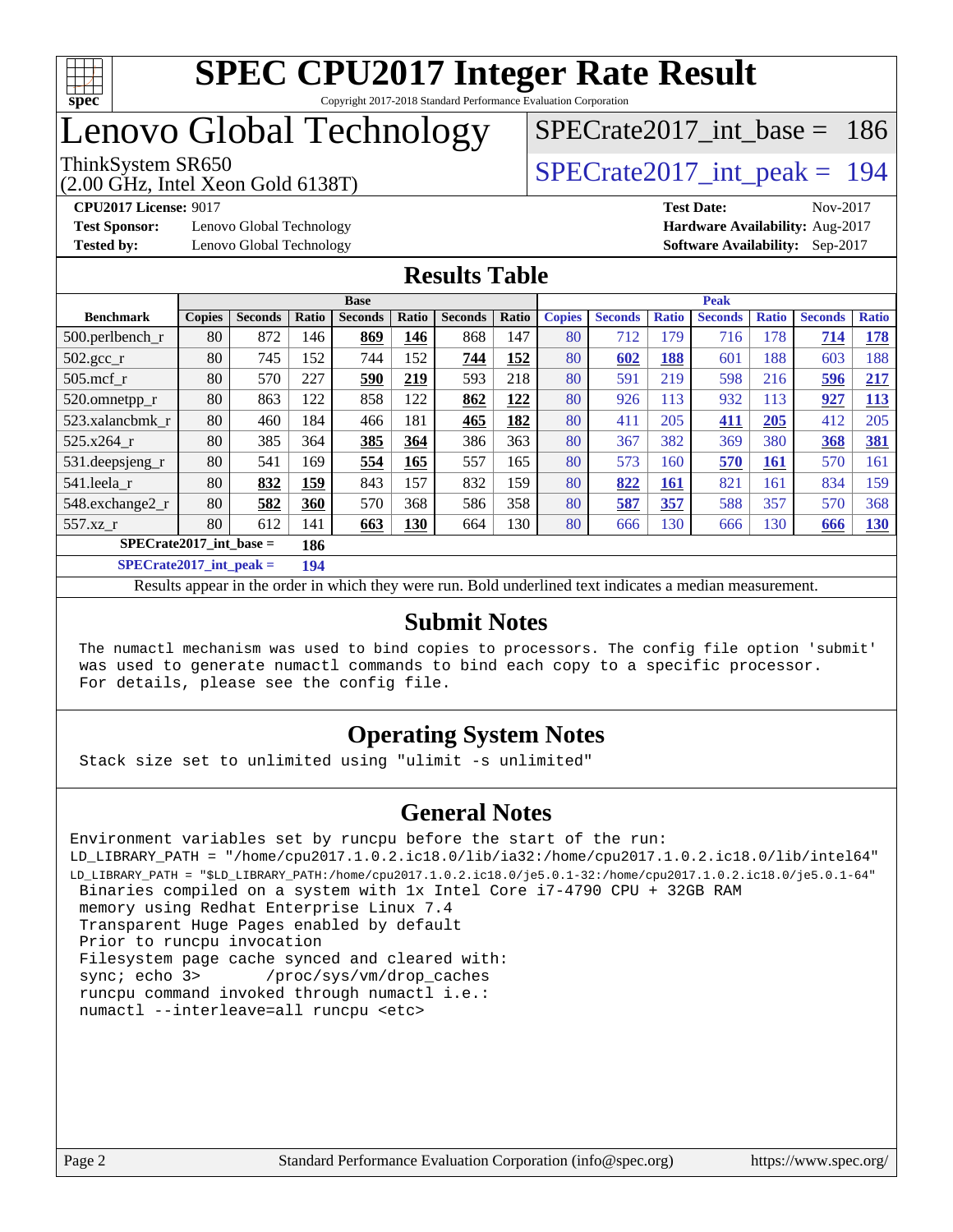

## Lenovo Global Technology

ThinkSystem SR650<br>  $\angle Q$  00 GHz, Intel Year Gold 6138T)<br>  $\angle$  [SPECrate2017\\_int\\_peak =](http://www.spec.org/auto/cpu2017/Docs/result-fields.html#SPECrate2017intpeak) 194

[SPECrate2017\\_int\\_base =](http://www.spec.org/auto/cpu2017/Docs/result-fields.html#SPECrate2017intbase) 186

(2.00 GHz, Intel Xeon Gold 6138T)

**[Test Sponsor:](http://www.spec.org/auto/cpu2017/Docs/result-fields.html#TestSponsor)** Lenovo Global Technology **[Hardware Availability:](http://www.spec.org/auto/cpu2017/Docs/result-fields.html#HardwareAvailability)** Aug-2017 **[Tested by:](http://www.spec.org/auto/cpu2017/Docs/result-fields.html#Testedby)** Lenovo Global Technology **[Software Availability:](http://www.spec.org/auto/cpu2017/Docs/result-fields.html#SoftwareAvailability)** Sep-2017

**[CPU2017 License:](http://www.spec.org/auto/cpu2017/Docs/result-fields.html#CPU2017License)** 9017 **[Test Date:](http://www.spec.org/auto/cpu2017/Docs/result-fields.html#TestDate)** Nov-2017

#### **[Platform Notes](http://www.spec.org/auto/cpu2017/Docs/result-fields.html#PlatformNotes)**

Page 3 Standard Performance Evaluation Corporation [\(info@spec.org\)](mailto:info@spec.org) <https://www.spec.org/> BIOS configuration: Choose Operating Mode set to Maximum Performance SNC set to Enable Hardware Prefetcher set to Disable MONITORMWAIT set to Enable Execute Disable Bit set to Disable Trusted Execution Technology set to Enable Stale AtoS set to Enable LLC Deadline Alloc set to Disable Sysinfo program /home/cpu2017.1.0.2.ic18.0/bin/sysinfo Rev: r5797 of 2017-06-14 96c45e4568ad54c135fd618bcc091c0f running on Cyborg-SUT4 Fri Nov 3 01:22:57 2017 SUT (System Under Test) info as seen by some common utilities. For more information on this section, see <https://www.spec.org/cpu2017/Docs/config.html#sysinfo> From /proc/cpuinfo model name : Intel(R) Xeon(R) Gold 6138T CPU @ 2.00GHz 2 "physical id"s (chips) 80 "processors" cores, siblings (Caution: counting these is hw and system dependent. The following excerpts from /proc/cpuinfo might not be reliable. Use with caution.) cpu cores : 20 siblings : 40 physical 0: cores 0 1 2 3 4 8 9 10 11 12 16 17 18 19 20 24 25 26 27 28 physical 1: cores 0 1 2 3 4 8 9 10 11 12 16 17 18 19 20 24 25 26 27 28 From lscpu: Architecture: x86\_64 CPU op-mode(s): 32-bit, 64-bit Byte Order: Little Endian  $CPU(s):$  80 On-line CPU(s) list: 0-79 Thread(s) per core: 2 Core(s) per socket: 20 Socket(s): 2 NUMA node(s): 4 Vendor ID: GenuineIntel CPU family: 6 Model: 85 Model name: Intel(R) Xeon(R) Gold 6138T CPU @ 2.00GHz Stepping: 4 CPU MHz: 1995.289 BogoMIPS: 3990.57 Virtualization: VT-x L1d cache: 32K **(Continued on next page)**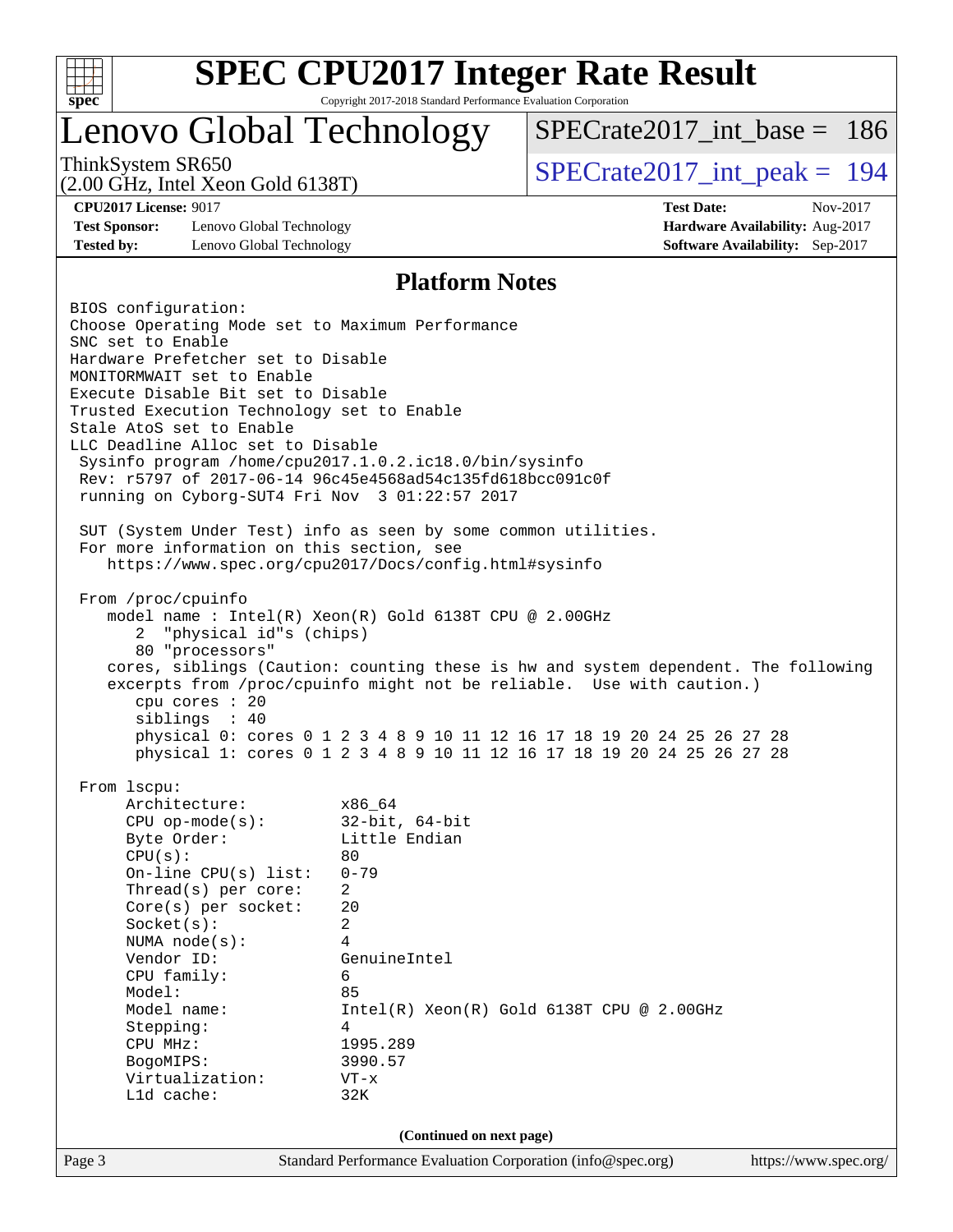

Lenovo Global Technology

ThinkSystem SR650<br>  $\angle Q$  00 GHz, Intel Year Gold 6138T)<br>  $\angle$  [SPECrate2017\\_int\\_peak =](http://www.spec.org/auto/cpu2017/Docs/result-fields.html#SPECrate2017intpeak) 194

[SPECrate2017\\_int\\_base =](http://www.spec.org/auto/cpu2017/Docs/result-fields.html#SPECrate2017intbase) 186

#### **[CPU2017 License:](http://www.spec.org/auto/cpu2017/Docs/result-fields.html#CPU2017License)** 9017 **[Test Date:](http://www.spec.org/auto/cpu2017/Docs/result-fields.html#TestDate)** Nov-2017

**[Test Sponsor:](http://www.spec.org/auto/cpu2017/Docs/result-fields.html#TestSponsor)** Lenovo Global Technology **[Hardware Availability:](http://www.spec.org/auto/cpu2017/Docs/result-fields.html#HardwareAvailability)** Aug-2017 **[Tested by:](http://www.spec.org/auto/cpu2017/Docs/result-fields.html#Testedby)** Lenovo Global Technology **[Software Availability:](http://www.spec.org/auto/cpu2017/Docs/result-fields.html#SoftwareAvailability)** Sep-2017

(2.00 GHz, Intel Xeon Gold 6138T)

#### **[Platform Notes \(Continued\)](http://www.spec.org/auto/cpu2017/Docs/result-fields.html#PlatformNotes)**

L1i cache: 32K L2 cache: 1024K L3 cache: 28160K NUMA node0 CPU(s): 0-2,5,6,10-12,15,16,40-42,45,46,50-52,55,56 NUMA node1 CPU(s): 3,4,7-9,13,14,17-19,43,44,47-49,53,54,57-59 NUMA node2 CPU(s): 20-22,25,26,30-32,35,36,60-62,65,66,70-72,75,76 NUMA node3 CPU(s): 23,24,27-29,33,34,37-39,63,64,67-69,73,74,77-79 Flags: fpu vme de pse tsc msr pae mce cx8 apic sep mtrr pge mca cmov pat pse36 clflush dts acpi mmx fxsr sse sse2 ss ht tm pbe syscall nx pdpe1gb rdtscp lm constant\_tsc art arch\_perfmon pebs bts rep\_good nopl xtopology nonstop\_tsc aperfmperf eagerfpu pni pclmulqdq dtes64 monitor ds\_cpl vmx smx est tm2 ssse3 sdbg fma cx16 xtpr pdcm pcid dca sse4\_1 sse4\_2 x2apic movbe popcnt tsc\_deadline\_timer aes xsave avx f16c rdrand lahf\_lm abm 3dnowprefetch ida arat epb pln pts dtherm intel\_pt tpr\_shadow vnmi flexpriority ept vpid fsgsbase tsc\_adjust bmi1 hle avx2 smep bmi2 erms invpcid rtm cqm mpx avx512f avx512dq rdseed adx smap clflushopt clwb avx512cd avx512bw avx512vl xsaveopt xsavec xgetbv1 cqm\_llc cqm\_occup\_llc /proc/cpuinfo cache data cache size : 28160 KB From numactl --hardware WARNING: a numactl 'node' might or might not correspond to a physical chip. available: 4 nodes (0-3) node 0 cpus: 0 1 2 5 6 10 11 12 15 16 40 41 42 45 46 50 51 52 55 56 node 0 size: 96356 MB node 0 free: 95772 MB node 1 cpus: 3 4 7 8 9 13 14 17 18 19 43 44 47 48 49 53 54 57 58 59 node 1 size: 96753 MB node 1 free: 96383 MB node 2 cpus: 20 21 22 25 26 30 31 32 35 36 60 61 62 65 66 70 71 72 75 76 node 2 size: 96753 MB node 2 free: 96370 MB node 3 cpus: 23 24 27 28 29 33 34 37 38 39 63 64 67 68 69 73 74 77 78 79 node 3 size: 96750 MB node 3 free: 96345 MB node distances: node 0 1 2 3 0: 10 11 21 21 1: 11 10 21 21 2: 21 21 10 11 3: 21 21 11 10 From /proc/meminfo MemTotal: 395892080 kB HugePages\_Total: 0 Hugepagesize: 2048 kB **(Continued on next page)**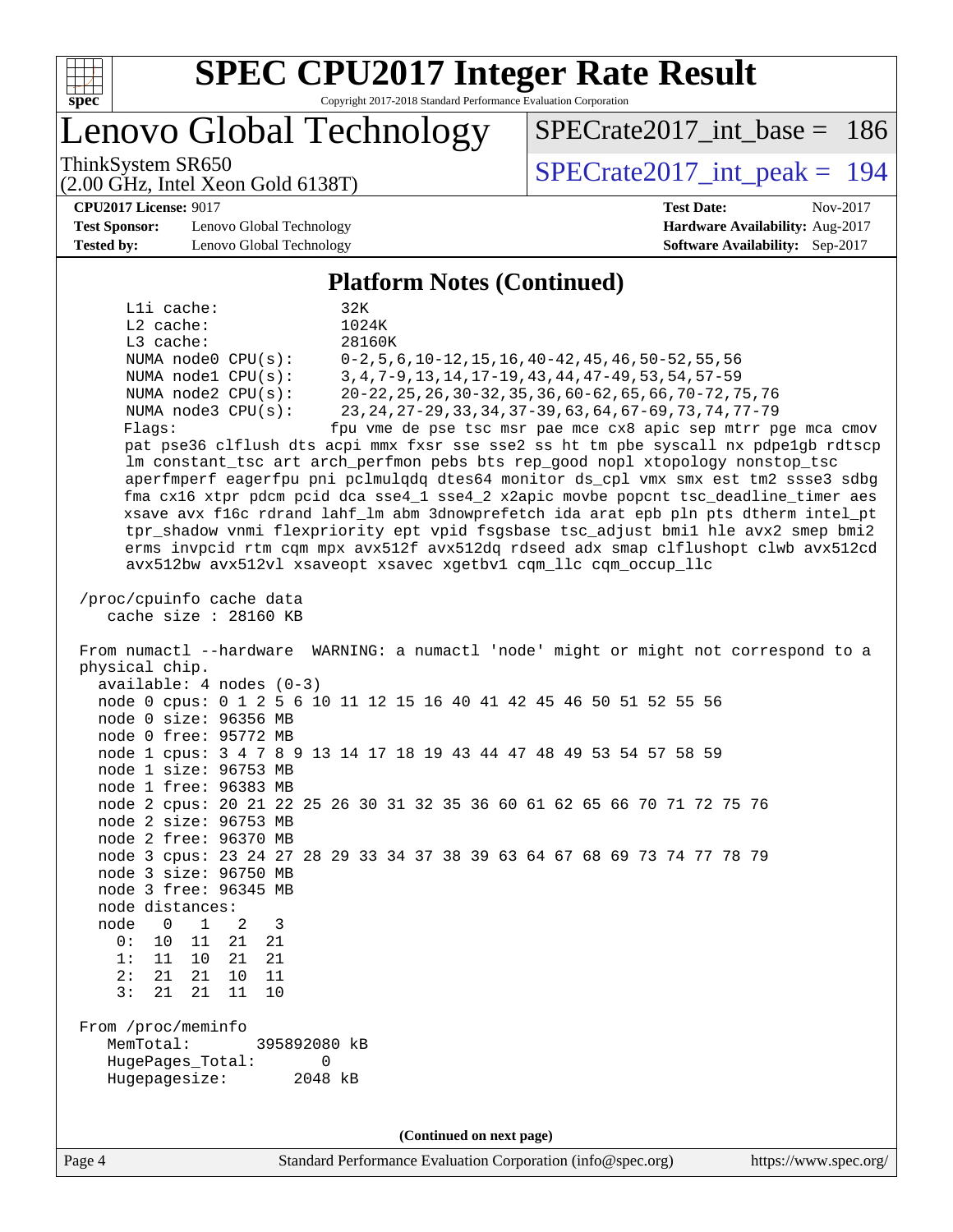

## Lenovo Global Technology

[SPECrate2017\\_int\\_base =](http://www.spec.org/auto/cpu2017/Docs/result-fields.html#SPECrate2017intbase) 186

(2.00 GHz, Intel Xeon Gold 6138T)

ThinkSystem SR650<br>  $\angle Q$  00 GHz, Intel Year Gold 6138T)<br>  $\angle$  [SPECrate2017\\_int\\_peak =](http://www.spec.org/auto/cpu2017/Docs/result-fields.html#SPECrate2017intpeak) 194

**[Test Sponsor:](http://www.spec.org/auto/cpu2017/Docs/result-fields.html#TestSponsor)** Lenovo Global Technology **[Hardware Availability:](http://www.spec.org/auto/cpu2017/Docs/result-fields.html#HardwareAvailability)** Aug-2017 **[Tested by:](http://www.spec.org/auto/cpu2017/Docs/result-fields.html#Testedby)** Lenovo Global Technology **[Software Availability:](http://www.spec.org/auto/cpu2017/Docs/result-fields.html#SoftwareAvailability)** Sep-2017

**[CPU2017 License:](http://www.spec.org/auto/cpu2017/Docs/result-fields.html#CPU2017License)** 9017 **[Test Date:](http://www.spec.org/auto/cpu2017/Docs/result-fields.html#TestDate)** Nov-2017

#### **[Platform Notes \(Continued\)](http://www.spec.org/auto/cpu2017/Docs/result-fields.html#PlatformNotes)**

 From /etc/\*release\* /etc/\*version\* SuSE-release: SUSE Linux Enterprise Server 12 (x86\_64) VERSION = 12 PATCHLEVEL = 2 # This file is deprecated and will be removed in a future service pack or release. # Please check /etc/os-release for details about this release. os-release: NAME="SLES" VERSION="12-SP2" VERSION\_ID="12.2" PRETTY NAME="SUSE Linux Enterprise Server 12 SP2" ID="sles" ANSI\_COLOR="0;32" CPE\_NAME="cpe:/o:suse:sles:12:sp2" uname -a: Linux Cyborg-SUT4 4.4.21-69-default #1 SMP Tue Oct 25 10:58:20 UTC 2016 (9464f67) x86\_64 x86\_64 x86\_64 GNU/Linux run-level 3 Nov 3 01:19 SPEC is set to: /home/cpu2017.1.0.2.ic18.0 Filesystem Type Size Used Avail Use% Mounted on /dev/sda3 xfs 445G 59G 386G 14% / Additional information from dmidecode follows. WARNING: Use caution when you interpret this section. The 'dmidecode' program reads system data which is "intended to allow hardware to be accurately determined", but the intent may not be met, as there are frequent changes to hardware, firmware, and the "DMTF SMBIOS" standard. BIOS Lenovo -[IVE111C-1.00]- 07/17/2017 Memory: 24x Samsung M393A2K43BB1-CTD 16 GB 2 rank 2666 (End of data from sysinfo program) **[Compiler Version Notes](http://www.spec.org/auto/cpu2017/Docs/result-fields.html#CompilerVersionNotes)** ============================================================================== CC 500.perlbench  $r(base)$  502.gcc  $r(base)$  505.mcf  $r(base, peak)$  525.x264\_r(base, peak) 557.xz\_r(base, peak) ----------------------------------------------------------------------------- icc (ICC) 18.0.0 20170811

Copyright (C) 1985-2017 Intel Corporation. All rights reserved. ------------------------------------------------------------------------------

**(Continued on next page)**

Page 5 Standard Performance Evaluation Corporation [\(info@spec.org\)](mailto:info@spec.org) <https://www.spec.org/>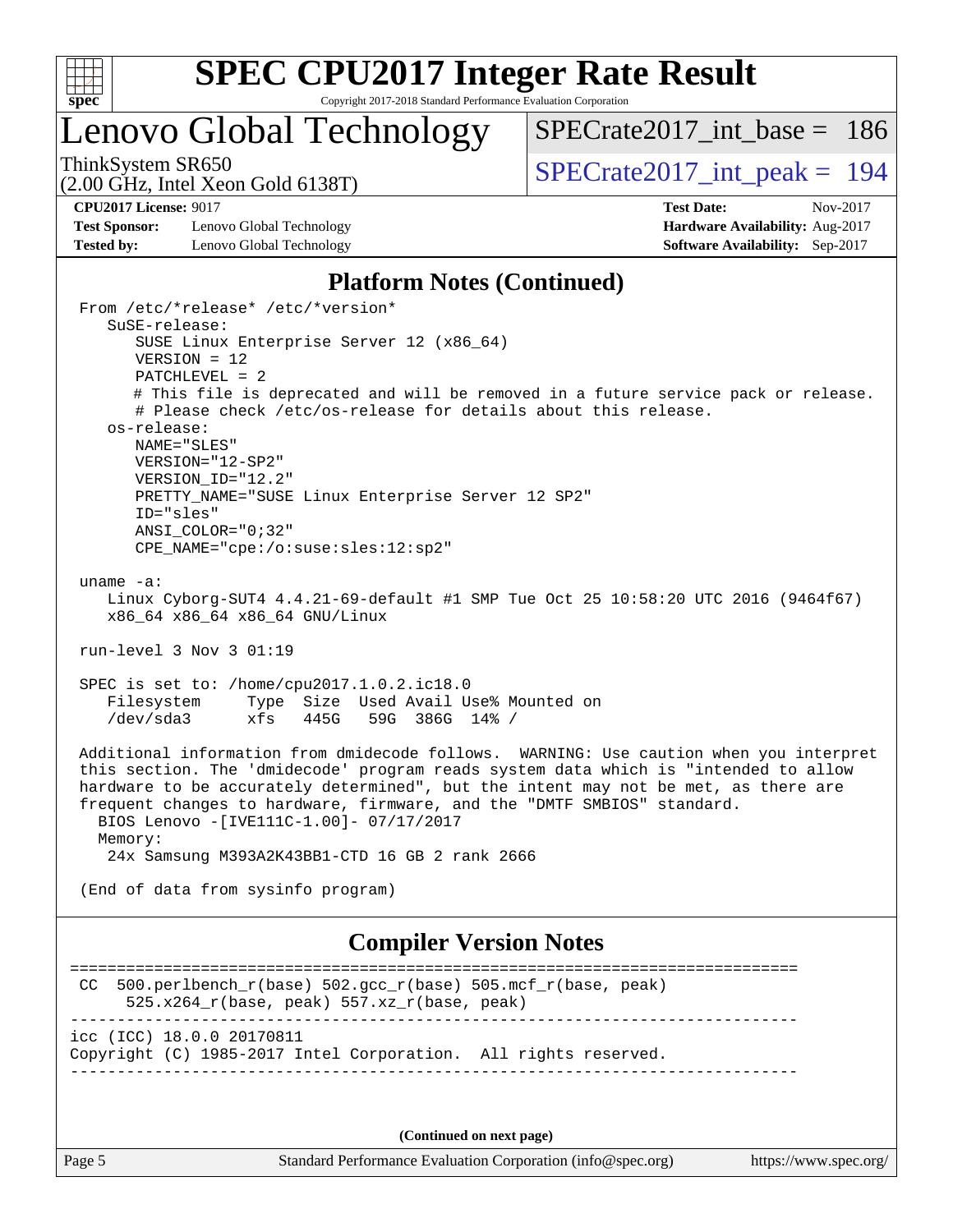

# **[SPEC CPU2017 Integer Rate Result](http://www.spec.org/auto/cpu2017/Docs/result-fields.html#SPECCPU2017IntegerRateResult)**

Copyright 2017-2018 Standard Performance Evaluation Corporation

## Lenovo Global Technology

[SPECrate2017\\_int\\_base =](http://www.spec.org/auto/cpu2017/Docs/result-fields.html#SPECrate2017intbase) 186

(2.00 GHz, Intel Xeon Gold 6138T)

ThinkSystem SR650<br>(2.00 GHz, Intel Xeon Gold 6138T)  $SPECrate2017\_int\_peak = 194$ 

**[Test Sponsor:](http://www.spec.org/auto/cpu2017/Docs/result-fields.html#TestSponsor)** Lenovo Global Technology **[Hardware Availability:](http://www.spec.org/auto/cpu2017/Docs/result-fields.html#HardwareAvailability)** Aug-2017 **[Tested by:](http://www.spec.org/auto/cpu2017/Docs/result-fields.html#Testedby)** Lenovo Global Technology **[Software Availability:](http://www.spec.org/auto/cpu2017/Docs/result-fields.html#SoftwareAvailability)** Sep-2017

**[CPU2017 License:](http://www.spec.org/auto/cpu2017/Docs/result-fields.html#CPU2017License)** 9017 **[Test Date:](http://www.spec.org/auto/cpu2017/Docs/result-fields.html#TestDate)** Nov-2017

## **[Compiler Version Notes \(Continued\)](http://www.spec.org/auto/cpu2017/Docs/result-fields.html#CompilerVersionNotes)**

| 500.perlbench $r(\text{peak})$ 502.gcc $r(\text{peak})$<br>CC.                                       |
|------------------------------------------------------------------------------------------------------|
| icc (ICC) 18.0.0 20170811<br>Copyright (C) 1985-2017 Intel Corporation. All rights reserved.         |
| CXXC 520.omnetpp $r(base)$ 523.xalancbmk $r(base)$ 531.deepsjeng $r(base)$<br>$541.$ leela $r(base)$ |
| icpc (ICC) 18.0.0 20170811<br>Copyright (C) 1985-2017 Intel Corporation. All rights reserved.        |
| CXXC 520.omnetpp_r(peak) 523.xalancbmk_r(peak) 531.deepsjeng_r(peak)<br>$541.$ leela r(peak)         |
| icpc (ICC) 18.0.0 20170811<br>Copyright (C) 1985-2017 Intel Corporation. All rights reserved.        |
| 548.exchange2 r(base, peak)<br>FC                                                                    |
| ifort (IFORT) 18.0.0 20170811<br>Copyright (C) 1985-2017 Intel Corporation. All rights reserved.     |

## **[Base Compiler Invocation](http://www.spec.org/auto/cpu2017/Docs/result-fields.html#BaseCompilerInvocation)**

[C benchmarks](http://www.spec.org/auto/cpu2017/Docs/result-fields.html#Cbenchmarks): [icc](http://www.spec.org/cpu2017/results/res2017q4/cpu2017-20171113-00489.flags.html#user_CCbase_intel_icc_18.0_66fc1ee009f7361af1fbd72ca7dcefbb700085f36577c54f309893dd4ec40d12360134090235512931783d35fd58c0460139e722d5067c5574d8eaf2b3e37e92)

[C++ benchmarks:](http://www.spec.org/auto/cpu2017/Docs/result-fields.html#CXXbenchmarks) [icpc](http://www.spec.org/cpu2017/results/res2017q4/cpu2017-20171113-00489.flags.html#user_CXXbase_intel_icpc_18.0_c510b6838c7f56d33e37e94d029a35b4a7bccf4766a728ee175e80a419847e808290a9b78be685c44ab727ea267ec2f070ec5dc83b407c0218cded6866a35d07)

[Fortran benchmarks](http://www.spec.org/auto/cpu2017/Docs/result-fields.html#Fortranbenchmarks): [ifort](http://www.spec.org/cpu2017/results/res2017q4/cpu2017-20171113-00489.flags.html#user_FCbase_intel_ifort_18.0_8111460550e3ca792625aed983ce982f94888b8b503583aa7ba2b8303487b4d8a21a13e7191a45c5fd58ff318f48f9492884d4413fa793fd88dd292cad7027ca)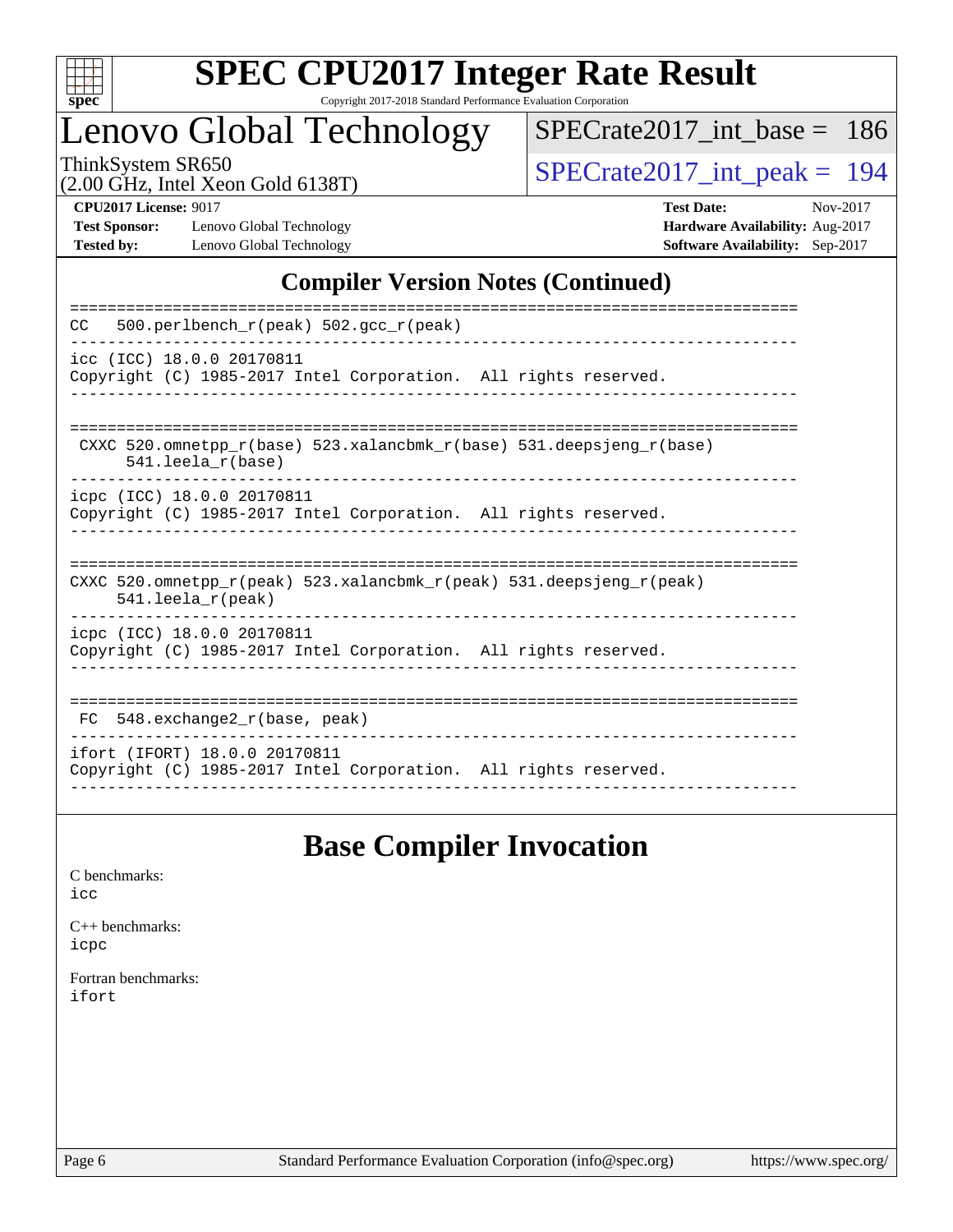

## Lenovo Global Technology

ThinkSystem SR650<br>  $\langle 2.00 \rangle$  CH<sub>z</sub> Intel Year Gold 6138T) [SPECrate2017\\_int\\_base =](http://www.spec.org/auto/cpu2017/Docs/result-fields.html#SPECrate2017intbase) 186

(2.00 GHz, Intel Xeon Gold 6138T)

**[Test Sponsor:](http://www.spec.org/auto/cpu2017/Docs/result-fields.html#TestSponsor)** Lenovo Global Technology **[Hardware Availability:](http://www.spec.org/auto/cpu2017/Docs/result-fields.html#HardwareAvailability)** Aug-2017 **[Tested by:](http://www.spec.org/auto/cpu2017/Docs/result-fields.html#Testedby)** Lenovo Global Technology **[Software Availability:](http://www.spec.org/auto/cpu2017/Docs/result-fields.html#SoftwareAvailability)** Sep-2017

**[CPU2017 License:](http://www.spec.org/auto/cpu2017/Docs/result-fields.html#CPU2017License)** 9017 **[Test Date:](http://www.spec.org/auto/cpu2017/Docs/result-fields.html#TestDate)** Nov-2017

## **[Base Portability Flags](http://www.spec.org/auto/cpu2017/Docs/result-fields.html#BasePortabilityFlags)**

 500.perlbench\_r: [-DSPEC\\_LP64](http://www.spec.org/cpu2017/results/res2017q4/cpu2017-20171113-00489.flags.html#b500.perlbench_r_basePORTABILITY_DSPEC_LP64) [-DSPEC\\_LINUX\\_X64](http://www.spec.org/cpu2017/results/res2017q4/cpu2017-20171113-00489.flags.html#b500.perlbench_r_baseCPORTABILITY_DSPEC_LINUX_X64) 502.gcc\_r: [-DSPEC\\_LP64](http://www.spec.org/cpu2017/results/res2017q4/cpu2017-20171113-00489.flags.html#suite_basePORTABILITY502_gcc_r_DSPEC_LP64) 505.mcf\_r: [-DSPEC\\_LP64](http://www.spec.org/cpu2017/results/res2017q4/cpu2017-20171113-00489.flags.html#suite_basePORTABILITY505_mcf_r_DSPEC_LP64) 520.omnetpp\_r: [-DSPEC\\_LP64](http://www.spec.org/cpu2017/results/res2017q4/cpu2017-20171113-00489.flags.html#suite_basePORTABILITY520_omnetpp_r_DSPEC_LP64) 523.xalancbmk\_r: [-DSPEC\\_LP64](http://www.spec.org/cpu2017/results/res2017q4/cpu2017-20171113-00489.flags.html#suite_basePORTABILITY523_xalancbmk_r_DSPEC_LP64) [-DSPEC\\_LINUX](http://www.spec.org/cpu2017/results/res2017q4/cpu2017-20171113-00489.flags.html#b523.xalancbmk_r_baseCXXPORTABILITY_DSPEC_LINUX) 525.x264\_r: [-DSPEC\\_LP64](http://www.spec.org/cpu2017/results/res2017q4/cpu2017-20171113-00489.flags.html#suite_basePORTABILITY525_x264_r_DSPEC_LP64) 531.deepsjeng\_r: [-DSPEC\\_LP64](http://www.spec.org/cpu2017/results/res2017q4/cpu2017-20171113-00489.flags.html#suite_basePORTABILITY531_deepsjeng_r_DSPEC_LP64) 541.leela\_r: [-DSPEC\\_LP64](http://www.spec.org/cpu2017/results/res2017q4/cpu2017-20171113-00489.flags.html#suite_basePORTABILITY541_leela_r_DSPEC_LP64) 548.exchange2\_r: [-DSPEC\\_LP64](http://www.spec.org/cpu2017/results/res2017q4/cpu2017-20171113-00489.flags.html#suite_basePORTABILITY548_exchange2_r_DSPEC_LP64) 557.xz\_r: [-DSPEC\\_LP64](http://www.spec.org/cpu2017/results/res2017q4/cpu2017-20171113-00489.flags.html#suite_basePORTABILITY557_xz_r_DSPEC_LP64)

## **[Base Optimization Flags](http://www.spec.org/auto/cpu2017/Docs/result-fields.html#BaseOptimizationFlags)**

#### [C benchmarks](http://www.spec.org/auto/cpu2017/Docs/result-fields.html#Cbenchmarks):

[-Wl,-z,muldefs](http://www.spec.org/cpu2017/results/res2017q4/cpu2017-20171113-00489.flags.html#user_CCbase_link_force_multiple1_b4cbdb97b34bdee9ceefcfe54f4c8ea74255f0b02a4b23e853cdb0e18eb4525ac79b5a88067c842dd0ee6996c24547a27a4b99331201badda8798ef8a743f577) [-xCORE-AVX512](http://www.spec.org/cpu2017/results/res2017q4/cpu2017-20171113-00489.flags.html#user_CCbase_f-xCORE-AVX512) [-ipo](http://www.spec.org/cpu2017/results/res2017q4/cpu2017-20171113-00489.flags.html#user_CCbase_f-ipo) [-O3](http://www.spec.org/cpu2017/results/res2017q4/cpu2017-20171113-00489.flags.html#user_CCbase_f-O3) [-no-prec-div](http://www.spec.org/cpu2017/results/res2017q4/cpu2017-20171113-00489.flags.html#user_CCbase_f-no-prec-div) [-qopt-mem-layout-trans=3](http://www.spec.org/cpu2017/results/res2017q4/cpu2017-20171113-00489.flags.html#user_CCbase_f-qopt-mem-layout-trans_de80db37974c74b1f0e20d883f0b675c88c3b01e9d123adea9b28688d64333345fb62bc4a798493513fdb68f60282f9a726aa07f478b2f7113531aecce732043) [-L/usr/local/je5.0.1-64/lib](http://www.spec.org/cpu2017/results/res2017q4/cpu2017-20171113-00489.flags.html#user_CCbase_jemalloc_link_path64_4b10a636b7bce113509b17f3bd0d6226c5fb2346b9178c2d0232c14f04ab830f976640479e5c33dc2bcbbdad86ecfb6634cbbd4418746f06f368b512fced5394) [-ljemalloc](http://www.spec.org/cpu2017/results/res2017q4/cpu2017-20171113-00489.flags.html#user_CCbase_jemalloc_link_lib_d1249b907c500fa1c0672f44f562e3d0f79738ae9e3c4a9c376d49f265a04b9c99b167ecedbf6711b3085be911c67ff61f150a17b3472be731631ba4d0471706)

[C++ benchmarks:](http://www.spec.org/auto/cpu2017/Docs/result-fields.html#CXXbenchmarks)

[-Wl,-z,muldefs](http://www.spec.org/cpu2017/results/res2017q4/cpu2017-20171113-00489.flags.html#user_CXXbase_link_force_multiple1_b4cbdb97b34bdee9ceefcfe54f4c8ea74255f0b02a4b23e853cdb0e18eb4525ac79b5a88067c842dd0ee6996c24547a27a4b99331201badda8798ef8a743f577) [-xCORE-AVX512](http://www.spec.org/cpu2017/results/res2017q4/cpu2017-20171113-00489.flags.html#user_CXXbase_f-xCORE-AVX512) [-ipo](http://www.spec.org/cpu2017/results/res2017q4/cpu2017-20171113-00489.flags.html#user_CXXbase_f-ipo) [-O3](http://www.spec.org/cpu2017/results/res2017q4/cpu2017-20171113-00489.flags.html#user_CXXbase_f-O3) [-no-prec-div](http://www.spec.org/cpu2017/results/res2017q4/cpu2017-20171113-00489.flags.html#user_CXXbase_f-no-prec-div) [-qopt-mem-layout-trans=3](http://www.spec.org/cpu2017/results/res2017q4/cpu2017-20171113-00489.flags.html#user_CXXbase_f-qopt-mem-layout-trans_de80db37974c74b1f0e20d883f0b675c88c3b01e9d123adea9b28688d64333345fb62bc4a798493513fdb68f60282f9a726aa07f478b2f7113531aecce732043) [-L/usr/local/je5.0.1-64/lib](http://www.spec.org/cpu2017/results/res2017q4/cpu2017-20171113-00489.flags.html#user_CXXbase_jemalloc_link_path64_4b10a636b7bce113509b17f3bd0d6226c5fb2346b9178c2d0232c14f04ab830f976640479e5c33dc2bcbbdad86ecfb6634cbbd4418746f06f368b512fced5394) [-ljemalloc](http://www.spec.org/cpu2017/results/res2017q4/cpu2017-20171113-00489.flags.html#user_CXXbase_jemalloc_link_lib_d1249b907c500fa1c0672f44f562e3d0f79738ae9e3c4a9c376d49f265a04b9c99b167ecedbf6711b3085be911c67ff61f150a17b3472be731631ba4d0471706)

#### [Fortran benchmarks](http://www.spec.org/auto/cpu2017/Docs/result-fields.html#Fortranbenchmarks):

[-Wl,-z,muldefs](http://www.spec.org/cpu2017/results/res2017q4/cpu2017-20171113-00489.flags.html#user_FCbase_link_force_multiple1_b4cbdb97b34bdee9ceefcfe54f4c8ea74255f0b02a4b23e853cdb0e18eb4525ac79b5a88067c842dd0ee6996c24547a27a4b99331201badda8798ef8a743f577) [-xCORE-AVX512](http://www.spec.org/cpu2017/results/res2017q4/cpu2017-20171113-00489.flags.html#user_FCbase_f-xCORE-AVX512) [-ipo](http://www.spec.org/cpu2017/results/res2017q4/cpu2017-20171113-00489.flags.html#user_FCbase_f-ipo) [-O3](http://www.spec.org/cpu2017/results/res2017q4/cpu2017-20171113-00489.flags.html#user_FCbase_f-O3) [-no-prec-div](http://www.spec.org/cpu2017/results/res2017q4/cpu2017-20171113-00489.flags.html#user_FCbase_f-no-prec-div) [-qopt-mem-layout-trans=3](http://www.spec.org/cpu2017/results/res2017q4/cpu2017-20171113-00489.flags.html#user_FCbase_f-qopt-mem-layout-trans_de80db37974c74b1f0e20d883f0b675c88c3b01e9d123adea9b28688d64333345fb62bc4a798493513fdb68f60282f9a726aa07f478b2f7113531aecce732043) [-nostandard-realloc-lhs](http://www.spec.org/cpu2017/results/res2017q4/cpu2017-20171113-00489.flags.html#user_FCbase_f_2003_std_realloc_82b4557e90729c0f113870c07e44d33d6f5a304b4f63d4c15d2d0f1fab99f5daaed73bdb9275d9ae411527f28b936061aa8b9c8f2d63842963b95c9dd6426b8a) [-align array32byte](http://www.spec.org/cpu2017/results/res2017q4/cpu2017-20171113-00489.flags.html#user_FCbase_align_array32byte_b982fe038af199962ba9a80c053b8342c548c85b40b8e86eb3cc33dee0d7986a4af373ac2d51c3f7cf710a18d62fdce2948f201cd044323541f22fc0fffc51b6) [-L/usr/local/je5.0.1-64/lib](http://www.spec.org/cpu2017/results/res2017q4/cpu2017-20171113-00489.flags.html#user_FCbase_jemalloc_link_path64_4b10a636b7bce113509b17f3bd0d6226c5fb2346b9178c2d0232c14f04ab830f976640479e5c33dc2bcbbdad86ecfb6634cbbd4418746f06f368b512fced5394) [-ljemalloc](http://www.spec.org/cpu2017/results/res2017q4/cpu2017-20171113-00489.flags.html#user_FCbase_jemalloc_link_lib_d1249b907c500fa1c0672f44f562e3d0f79738ae9e3c4a9c376d49f265a04b9c99b167ecedbf6711b3085be911c67ff61f150a17b3472be731631ba4d0471706)

## **[Base Other Flags](http://www.spec.org/auto/cpu2017/Docs/result-fields.html#BaseOtherFlags)**

[C benchmarks](http://www.spec.org/auto/cpu2017/Docs/result-fields.html#Cbenchmarks):  $-m64 - std= c11$  $-m64 - std= c11$ 

[C++ benchmarks:](http://www.spec.org/auto/cpu2017/Docs/result-fields.html#CXXbenchmarks)  $-m64$ 

[Fortran benchmarks](http://www.spec.org/auto/cpu2017/Docs/result-fields.html#Fortranbenchmarks): [-m64](http://www.spec.org/cpu2017/results/res2017q4/cpu2017-20171113-00489.flags.html#user_FCbase_intel_intel64_18.0_af43caccfc8ded86e7699f2159af6efc7655f51387b94da716254467f3c01020a5059329e2569e4053f409e7c9202a7efc638f7a6d1ffb3f52dea4a3e31d82ab)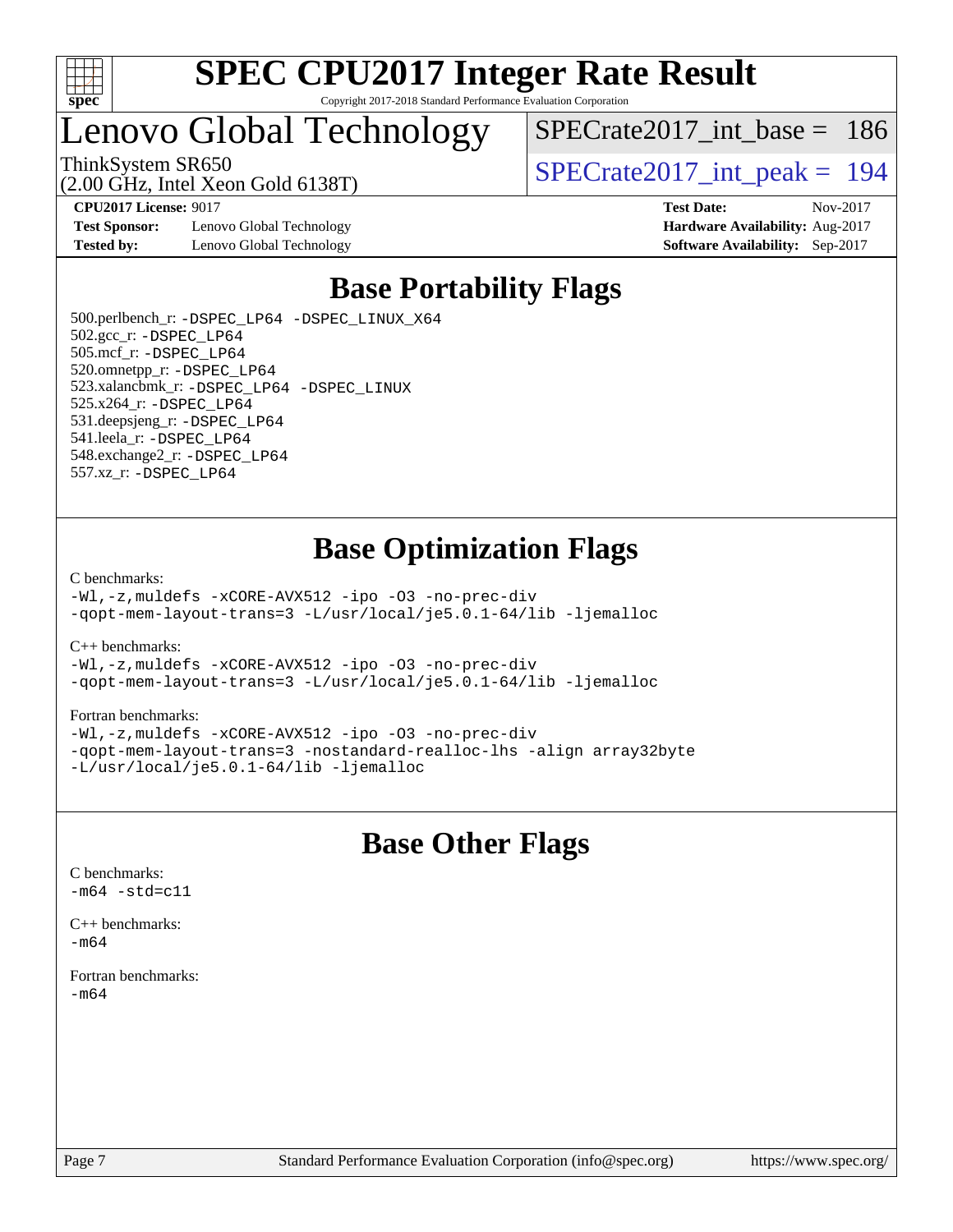

## Lenovo Global Technology

 $SPECrate2017\_int\_base = 186$ 

(2.00 GHz, Intel Xeon Gold 6138T)

ThinkSystem SR650<br>  $\angle Q$  00 GHz, Intel Year Gold 6138T)<br>  $\angle$  [SPECrate2017\\_int\\_peak =](http://www.spec.org/auto/cpu2017/Docs/result-fields.html#SPECrate2017intpeak) 194

**[Test Sponsor:](http://www.spec.org/auto/cpu2017/Docs/result-fields.html#TestSponsor)** Lenovo Global Technology **[Hardware Availability:](http://www.spec.org/auto/cpu2017/Docs/result-fields.html#HardwareAvailability)** Aug-2017 **[Tested by:](http://www.spec.org/auto/cpu2017/Docs/result-fields.html#Testedby)** Lenovo Global Technology **[Software Availability:](http://www.spec.org/auto/cpu2017/Docs/result-fields.html#SoftwareAvailability)** Sep-2017

**[CPU2017 License:](http://www.spec.org/auto/cpu2017/Docs/result-fields.html#CPU2017License)** 9017 **[Test Date:](http://www.spec.org/auto/cpu2017/Docs/result-fields.html#TestDate)** Nov-2017

## **[Peak Compiler Invocation](http://www.spec.org/auto/cpu2017/Docs/result-fields.html#PeakCompilerInvocation)**

[C benchmarks:](http://www.spec.org/auto/cpu2017/Docs/result-fields.html#Cbenchmarks)

[icc](http://www.spec.org/cpu2017/results/res2017q4/cpu2017-20171113-00489.flags.html#user_CCpeak_intel_icc_18.0_66fc1ee009f7361af1fbd72ca7dcefbb700085f36577c54f309893dd4ec40d12360134090235512931783d35fd58c0460139e722d5067c5574d8eaf2b3e37e92)

[C++ benchmarks:](http://www.spec.org/auto/cpu2017/Docs/result-fields.html#CXXbenchmarks) [icpc](http://www.spec.org/cpu2017/results/res2017q4/cpu2017-20171113-00489.flags.html#user_CXXpeak_intel_icpc_18.0_c510b6838c7f56d33e37e94d029a35b4a7bccf4766a728ee175e80a419847e808290a9b78be685c44ab727ea267ec2f070ec5dc83b407c0218cded6866a35d07)

[Fortran benchmarks](http://www.spec.org/auto/cpu2017/Docs/result-fields.html#Fortranbenchmarks): [ifort](http://www.spec.org/cpu2017/results/res2017q4/cpu2017-20171113-00489.flags.html#user_FCpeak_intel_ifort_18.0_8111460550e3ca792625aed983ce982f94888b8b503583aa7ba2b8303487b4d8a21a13e7191a45c5fd58ff318f48f9492884d4413fa793fd88dd292cad7027ca)

## **[Peak Portability Flags](http://www.spec.org/auto/cpu2017/Docs/result-fields.html#PeakPortabilityFlags)**

 500.perlbench\_r: [-DSPEC\\_LP64](http://www.spec.org/cpu2017/results/res2017q4/cpu2017-20171113-00489.flags.html#b500.perlbench_r_peakPORTABILITY_DSPEC_LP64) [-DSPEC\\_LINUX\\_X64](http://www.spec.org/cpu2017/results/res2017q4/cpu2017-20171113-00489.flags.html#b500.perlbench_r_peakCPORTABILITY_DSPEC_LINUX_X64) 502.gcc\_r: [-D\\_FILE\\_OFFSET\\_BITS=64](http://www.spec.org/cpu2017/results/res2017q4/cpu2017-20171113-00489.flags.html#user_peakPORTABILITY502_gcc_r_file_offset_bits_64_5ae949a99b284ddf4e95728d47cb0843d81b2eb0e18bdfe74bbf0f61d0b064f4bda2f10ea5eb90e1dcab0e84dbc592acfc5018bc955c18609f94ddb8d550002c) 505.mcf\_r: [-DSPEC\\_LP64](http://www.spec.org/cpu2017/results/res2017q4/cpu2017-20171113-00489.flags.html#suite_peakPORTABILITY505_mcf_r_DSPEC_LP64) 520.omnetpp\_r: [-DSPEC\\_LP64](http://www.spec.org/cpu2017/results/res2017q4/cpu2017-20171113-00489.flags.html#suite_peakPORTABILITY520_omnetpp_r_DSPEC_LP64) 523.xalancbmk\_r: [-D\\_FILE\\_OFFSET\\_BITS=64](http://www.spec.org/cpu2017/results/res2017q4/cpu2017-20171113-00489.flags.html#user_peakPORTABILITY523_xalancbmk_r_file_offset_bits_64_5ae949a99b284ddf4e95728d47cb0843d81b2eb0e18bdfe74bbf0f61d0b064f4bda2f10ea5eb90e1dcab0e84dbc592acfc5018bc955c18609f94ddb8d550002c) [-DSPEC\\_LINUX](http://www.spec.org/cpu2017/results/res2017q4/cpu2017-20171113-00489.flags.html#b523.xalancbmk_r_peakCXXPORTABILITY_DSPEC_LINUX) 525.x264\_r: [-DSPEC\\_LP64](http://www.spec.org/cpu2017/results/res2017q4/cpu2017-20171113-00489.flags.html#suite_peakPORTABILITY525_x264_r_DSPEC_LP64) 531.deepsjeng\_r: [-DSPEC\\_LP64](http://www.spec.org/cpu2017/results/res2017q4/cpu2017-20171113-00489.flags.html#suite_peakPORTABILITY531_deepsjeng_r_DSPEC_LP64) 541.leela\_r: [-DSPEC\\_LP64](http://www.spec.org/cpu2017/results/res2017q4/cpu2017-20171113-00489.flags.html#suite_peakPORTABILITY541_leela_r_DSPEC_LP64) 548.exchange2\_r: [-DSPEC\\_LP64](http://www.spec.org/cpu2017/results/res2017q4/cpu2017-20171113-00489.flags.html#suite_peakPORTABILITY548_exchange2_r_DSPEC_LP64) 557.xz\_r: [-DSPEC\\_LP64](http://www.spec.org/cpu2017/results/res2017q4/cpu2017-20171113-00489.flags.html#suite_peakPORTABILITY557_xz_r_DSPEC_LP64)

## **[Peak Optimization Flags](http://www.spec.org/auto/cpu2017/Docs/result-fields.html#PeakOptimizationFlags)**

[C benchmarks](http://www.spec.org/auto/cpu2017/Docs/result-fields.html#Cbenchmarks):

```
 500.perlbench_r: -Wl,-z,muldefs -prof-gen(pass 1) -prof-use(pass 2) -ipo
-xCORE-AVX512 -O3 -no-prec-div -qopt-mem-layout-trans=3
-fno-strict-overflow -L/usr/local/je5.0.1-64/lib
-ljemalloc
 502.gcc_r: -L/opt/intel/compilers_and_libraries_2018/linux/lib/ia32
-Wl,-z,muldefs -prof-gen(pass 1) -prof-use(pass 2) -ipo
-xCORE-AVX512 -O3 -no-prec-div -qopt-mem-layout-trans=3
-L/usr/local/je5.0.1-32/lib -ljemalloc
 505.mcf_r: -Wl,-z,muldefs -xCORE-AVX512 -ipo -O3 -no-prec-div
-qopt-mem-layout-trans=3 -L/usr/local/je5.0.1-64/lib
-ljemalloc
 525.x264_r: -Wl,-z,muldefs -xCORE-AVX512 -ipo -O3 -no-prec-div
-qopt-mem-layout-trans=3 -fno-alias
                                     (Continued on next page)
```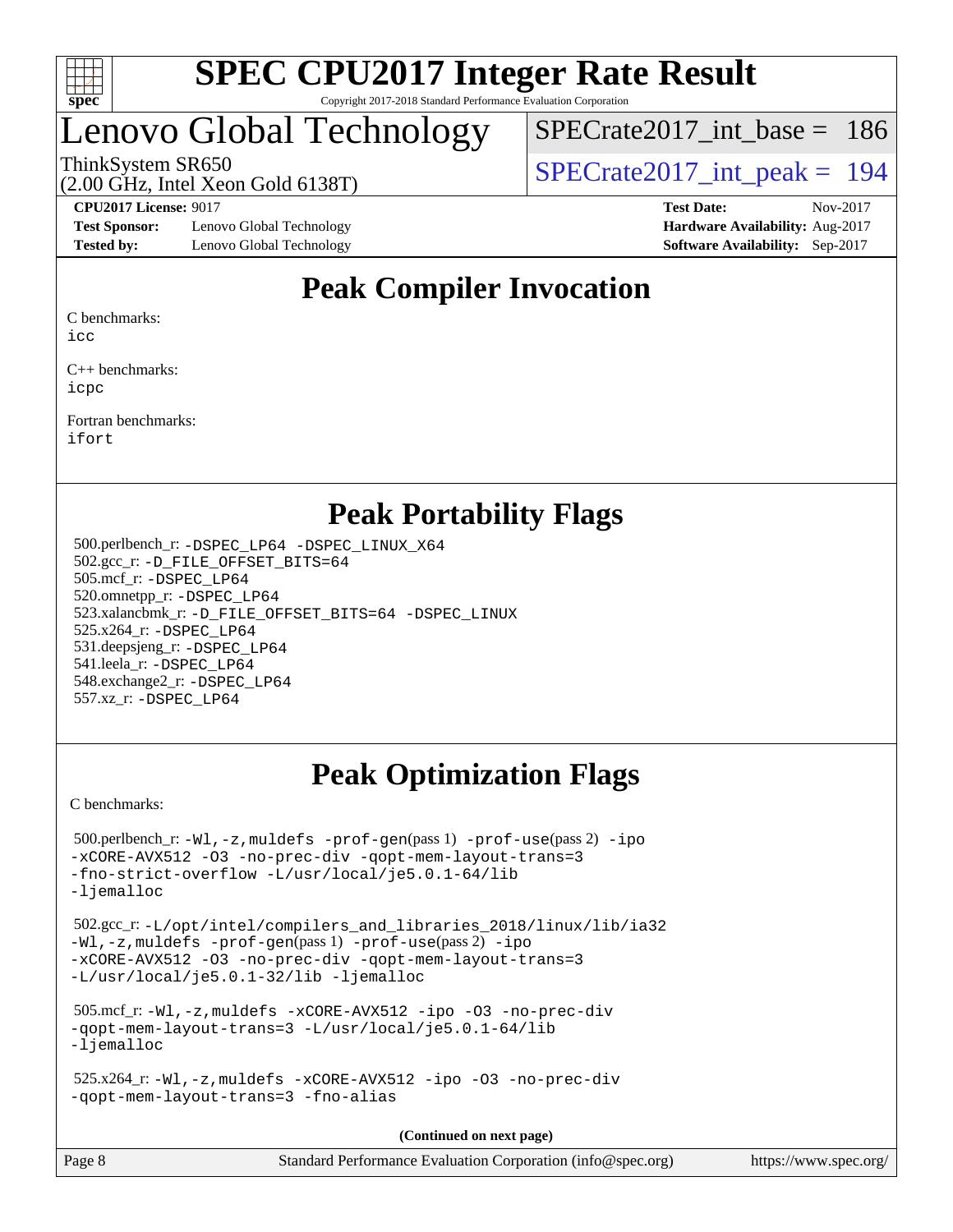

# **[SPEC CPU2017 Integer Rate Result](http://www.spec.org/auto/cpu2017/Docs/result-fields.html#SPECCPU2017IntegerRateResult)**

Copyright 2017-2018 Standard Performance Evaluation Corporation

## Lenovo Global Technology

 $SPECrate2017\_int\_base = 186$ 

(2.00 GHz, Intel Xeon Gold 6138T)

ThinkSystem SR650<br>  $\langle 2.00 \rangle$  CH<sub>z</sub> Intel Year Gold 6138T)

**[Test Sponsor:](http://www.spec.org/auto/cpu2017/Docs/result-fields.html#TestSponsor)** Lenovo Global Technology **[Hardware Availability:](http://www.spec.org/auto/cpu2017/Docs/result-fields.html#HardwareAvailability)** Aug-2017 **[Tested by:](http://www.spec.org/auto/cpu2017/Docs/result-fields.html#Testedby)** Lenovo Global Technology **[Software Availability:](http://www.spec.org/auto/cpu2017/Docs/result-fields.html#SoftwareAvailability)** Sep-2017

**[CPU2017 License:](http://www.spec.org/auto/cpu2017/Docs/result-fields.html#CPU2017License)** 9017 **[Test Date:](http://www.spec.org/auto/cpu2017/Docs/result-fields.html#TestDate)** Nov-2017

## **[Peak Optimization Flags \(Continued\)](http://www.spec.org/auto/cpu2017/Docs/result-fields.html#PeakOptimizationFlags)**

 525.x264\_r (continued): [-L/usr/local/je5.0.1-64/lib](http://www.spec.org/cpu2017/results/res2017q4/cpu2017-20171113-00489.flags.html#user_peakEXTRA_LIBS525_x264_r_jemalloc_link_path64_4b10a636b7bce113509b17f3bd0d6226c5fb2346b9178c2d0232c14f04ab830f976640479e5c33dc2bcbbdad86ecfb6634cbbd4418746f06f368b512fced5394) [-ljemalloc](http://www.spec.org/cpu2017/results/res2017q4/cpu2017-20171113-00489.flags.html#user_peakEXTRA_LIBS525_x264_r_jemalloc_link_lib_d1249b907c500fa1c0672f44f562e3d0f79738ae9e3c4a9c376d49f265a04b9c99b167ecedbf6711b3085be911c67ff61f150a17b3472be731631ba4d0471706)

557.xz\_r: Same as 505.mcf\_r

[C++ benchmarks:](http://www.spec.org/auto/cpu2017/Docs/result-fields.html#CXXbenchmarks)

 520.omnetpp\_r: [-Wl,-z,muldefs](http://www.spec.org/cpu2017/results/res2017q4/cpu2017-20171113-00489.flags.html#user_peakEXTRA_LDFLAGS520_omnetpp_r_link_force_multiple1_b4cbdb97b34bdee9ceefcfe54f4c8ea74255f0b02a4b23e853cdb0e18eb4525ac79b5a88067c842dd0ee6996c24547a27a4b99331201badda8798ef8a743f577) [-prof-gen](http://www.spec.org/cpu2017/results/res2017q4/cpu2017-20171113-00489.flags.html#user_peakPASS1_CXXFLAGSPASS1_LDFLAGS520_omnetpp_r_prof_gen_5aa4926d6013ddb2a31985c654b3eb18169fc0c6952a63635c234f711e6e63dd76e94ad52365559451ec499a2cdb89e4dc58ba4c67ef54ca681ffbe1461d6b36)(pass 1) [-prof-use](http://www.spec.org/cpu2017/results/res2017q4/cpu2017-20171113-00489.flags.html#user_peakPASS2_CXXFLAGSPASS2_LDFLAGS520_omnetpp_r_prof_use_1a21ceae95f36a2b53c25747139a6c16ca95bd9def2a207b4f0849963b97e94f5260e30a0c64f4bb623698870e679ca08317ef8150905d41bd88c6f78df73f19)(pass 2) [-ipo](http://www.spec.org/cpu2017/results/res2017q4/cpu2017-20171113-00489.flags.html#user_peakPASS1_CXXOPTIMIZEPASS2_CXXOPTIMIZE520_omnetpp_r_f-ipo) [-xCORE-AVX512](http://www.spec.org/cpu2017/results/res2017q4/cpu2017-20171113-00489.flags.html#user_peakPASS2_CXXOPTIMIZE520_omnetpp_r_f-xCORE-AVX512) [-O3](http://www.spec.org/cpu2017/results/res2017q4/cpu2017-20171113-00489.flags.html#user_peakPASS1_CXXOPTIMIZEPASS2_CXXOPTIMIZE520_omnetpp_r_f-O3) [-no-prec-div](http://www.spec.org/cpu2017/results/res2017q4/cpu2017-20171113-00489.flags.html#user_peakPASS1_CXXOPTIMIZEPASS2_CXXOPTIMIZE520_omnetpp_r_f-no-prec-div) [-qopt-mem-layout-trans=3](http://www.spec.org/cpu2017/results/res2017q4/cpu2017-20171113-00489.flags.html#user_peakPASS1_CXXOPTIMIZEPASS2_CXXOPTIMIZE520_omnetpp_r_f-qopt-mem-layout-trans_de80db37974c74b1f0e20d883f0b675c88c3b01e9d123adea9b28688d64333345fb62bc4a798493513fdb68f60282f9a726aa07f478b2f7113531aecce732043) [-L/usr/local/je5.0.1-64/lib](http://www.spec.org/cpu2017/results/res2017q4/cpu2017-20171113-00489.flags.html#user_peakEXTRA_LIBS520_omnetpp_r_jemalloc_link_path64_4b10a636b7bce113509b17f3bd0d6226c5fb2346b9178c2d0232c14f04ab830f976640479e5c33dc2bcbbdad86ecfb6634cbbd4418746f06f368b512fced5394) [-ljemalloc](http://www.spec.org/cpu2017/results/res2017q4/cpu2017-20171113-00489.flags.html#user_peakEXTRA_LIBS520_omnetpp_r_jemalloc_link_lib_d1249b907c500fa1c0672f44f562e3d0f79738ae9e3c4a9c376d49f265a04b9c99b167ecedbf6711b3085be911c67ff61f150a17b3472be731631ba4d0471706)

 523.xalancbmk\_r: [-L/opt/intel/compilers\\_and\\_libraries\\_2018/linux/lib/ia32](http://www.spec.org/cpu2017/results/res2017q4/cpu2017-20171113-00489.flags.html#user_peakCXXLD523_xalancbmk_r_Enable-32bit-runtime_af243bdb1d79e4c7a4f720bf8275e627de2ecd461de63307bc14cef0633fde3cd7bb2facb32dcc8be9566045fb55d40ce2b72b725f73827aa7833441b71b9343) [-Wl,-z,muldefs](http://www.spec.org/cpu2017/results/res2017q4/cpu2017-20171113-00489.flags.html#user_peakEXTRA_LDFLAGS523_xalancbmk_r_link_force_multiple1_b4cbdb97b34bdee9ceefcfe54f4c8ea74255f0b02a4b23e853cdb0e18eb4525ac79b5a88067c842dd0ee6996c24547a27a4b99331201badda8798ef8a743f577) [-prof-gen](http://www.spec.org/cpu2017/results/res2017q4/cpu2017-20171113-00489.flags.html#user_peakPASS1_CXXFLAGSPASS1_LDFLAGS523_xalancbmk_r_prof_gen_5aa4926d6013ddb2a31985c654b3eb18169fc0c6952a63635c234f711e6e63dd76e94ad52365559451ec499a2cdb89e4dc58ba4c67ef54ca681ffbe1461d6b36)(pass 1) [-prof-use](http://www.spec.org/cpu2017/results/res2017q4/cpu2017-20171113-00489.flags.html#user_peakPASS2_CXXFLAGSPASS2_LDFLAGS523_xalancbmk_r_prof_use_1a21ceae95f36a2b53c25747139a6c16ca95bd9def2a207b4f0849963b97e94f5260e30a0c64f4bb623698870e679ca08317ef8150905d41bd88c6f78df73f19)(pass 2) [-ipo](http://www.spec.org/cpu2017/results/res2017q4/cpu2017-20171113-00489.flags.html#user_peakPASS1_CXXOPTIMIZEPASS2_CXXOPTIMIZE523_xalancbmk_r_f-ipo) [-xCORE-AVX512](http://www.spec.org/cpu2017/results/res2017q4/cpu2017-20171113-00489.flags.html#user_peakPASS2_CXXOPTIMIZE523_xalancbmk_r_f-xCORE-AVX512) [-O3](http://www.spec.org/cpu2017/results/res2017q4/cpu2017-20171113-00489.flags.html#user_peakPASS1_CXXOPTIMIZEPASS2_CXXOPTIMIZE523_xalancbmk_r_f-O3) [-no-prec-div](http://www.spec.org/cpu2017/results/res2017q4/cpu2017-20171113-00489.flags.html#user_peakPASS1_CXXOPTIMIZEPASS2_CXXOPTIMIZE523_xalancbmk_r_f-no-prec-div) [-qopt-mem-layout-trans=3](http://www.spec.org/cpu2017/results/res2017q4/cpu2017-20171113-00489.flags.html#user_peakPASS1_CXXOPTIMIZEPASS2_CXXOPTIMIZE523_xalancbmk_r_f-qopt-mem-layout-trans_de80db37974c74b1f0e20d883f0b675c88c3b01e9d123adea9b28688d64333345fb62bc4a798493513fdb68f60282f9a726aa07f478b2f7113531aecce732043) [-L/usr/local/je5.0.1-32/lib](http://www.spec.org/cpu2017/results/res2017q4/cpu2017-20171113-00489.flags.html#user_peakEXTRA_LIBS523_xalancbmk_r_jemalloc_link_path32_e29f22e8e6c17053bbc6a0971f5a9c01a601a06bb1a59df2084b77a2fe0a2995b64fd4256feaeea39eeba3aae142e96e2b2b0a28974019c0c0c88139a84f900a) [-ljemalloc](http://www.spec.org/cpu2017/results/res2017q4/cpu2017-20171113-00489.flags.html#user_peakEXTRA_LIBS523_xalancbmk_r_jemalloc_link_lib_d1249b907c500fa1c0672f44f562e3d0f79738ae9e3c4a9c376d49f265a04b9c99b167ecedbf6711b3085be911c67ff61f150a17b3472be731631ba4d0471706)

531.deepsjeng\_r: Same as 520.omnetpp\_r

541.leela\_r: Same as 520.omnetpp\_r

[Fortran benchmarks](http://www.spec.org/auto/cpu2017/Docs/result-fields.html#Fortranbenchmarks):

[-Wl,-z,muldefs](http://www.spec.org/cpu2017/results/res2017q4/cpu2017-20171113-00489.flags.html#user_FCpeak_link_force_multiple1_b4cbdb97b34bdee9ceefcfe54f4c8ea74255f0b02a4b23e853cdb0e18eb4525ac79b5a88067c842dd0ee6996c24547a27a4b99331201badda8798ef8a743f577) [-xCORE-AVX512](http://www.spec.org/cpu2017/results/res2017q4/cpu2017-20171113-00489.flags.html#user_FCpeak_f-xCORE-AVX512) [-ipo](http://www.spec.org/cpu2017/results/res2017q4/cpu2017-20171113-00489.flags.html#user_FCpeak_f-ipo) [-O3](http://www.spec.org/cpu2017/results/res2017q4/cpu2017-20171113-00489.flags.html#user_FCpeak_f-O3) [-no-prec-div](http://www.spec.org/cpu2017/results/res2017q4/cpu2017-20171113-00489.flags.html#user_FCpeak_f-no-prec-div) [-qopt-mem-layout-trans=3](http://www.spec.org/cpu2017/results/res2017q4/cpu2017-20171113-00489.flags.html#user_FCpeak_f-qopt-mem-layout-trans_de80db37974c74b1f0e20d883f0b675c88c3b01e9d123adea9b28688d64333345fb62bc4a798493513fdb68f60282f9a726aa07f478b2f7113531aecce732043) [-nostandard-realloc-lhs](http://www.spec.org/cpu2017/results/res2017q4/cpu2017-20171113-00489.flags.html#user_FCpeak_f_2003_std_realloc_82b4557e90729c0f113870c07e44d33d6f5a304b4f63d4c15d2d0f1fab99f5daaed73bdb9275d9ae411527f28b936061aa8b9c8f2d63842963b95c9dd6426b8a) [-align array32byte](http://www.spec.org/cpu2017/results/res2017q4/cpu2017-20171113-00489.flags.html#user_FCpeak_align_array32byte_b982fe038af199962ba9a80c053b8342c548c85b40b8e86eb3cc33dee0d7986a4af373ac2d51c3f7cf710a18d62fdce2948f201cd044323541f22fc0fffc51b6) [-L/usr/local/je5.0.1-64/lib](http://www.spec.org/cpu2017/results/res2017q4/cpu2017-20171113-00489.flags.html#user_FCpeak_jemalloc_link_path64_4b10a636b7bce113509b17f3bd0d6226c5fb2346b9178c2d0232c14f04ab830f976640479e5c33dc2bcbbdad86ecfb6634cbbd4418746f06f368b512fced5394) [-ljemalloc](http://www.spec.org/cpu2017/results/res2017q4/cpu2017-20171113-00489.flags.html#user_FCpeak_jemalloc_link_lib_d1249b907c500fa1c0672f44f562e3d0f79738ae9e3c4a9c376d49f265a04b9c99b167ecedbf6711b3085be911c67ff61f150a17b3472be731631ba4d0471706)

## **[Peak Other Flags](http://www.spec.org/auto/cpu2017/Docs/result-fields.html#PeakOtherFlags)**

| C benchmarks (except as noted below):<br>$-m64 - std = c11$                                                                                                                                                               |  |
|---------------------------------------------------------------------------------------------------------------------------------------------------------------------------------------------------------------------------|--|
| 502.gcc $r: -m32 - std = c11$                                                                                                                                                                                             |  |
| $C++$ benchmarks (except as noted below):<br>$-m64$                                                                                                                                                                       |  |
| 523.xalancbmk $_r$ : -m32                                                                                                                                                                                                 |  |
| Fortran benchmarks:<br>$-m64$                                                                                                                                                                                             |  |
| The flags files that were used to format this result can be browsed at<br>http://www.spec.org/cpu2017/flags/Intel-ic18.0-official-linux64.html<br>http://www.spec.org/cpu2017/flags/Lenovo-Platform-Flags-V1.2-SKL-F.html |  |